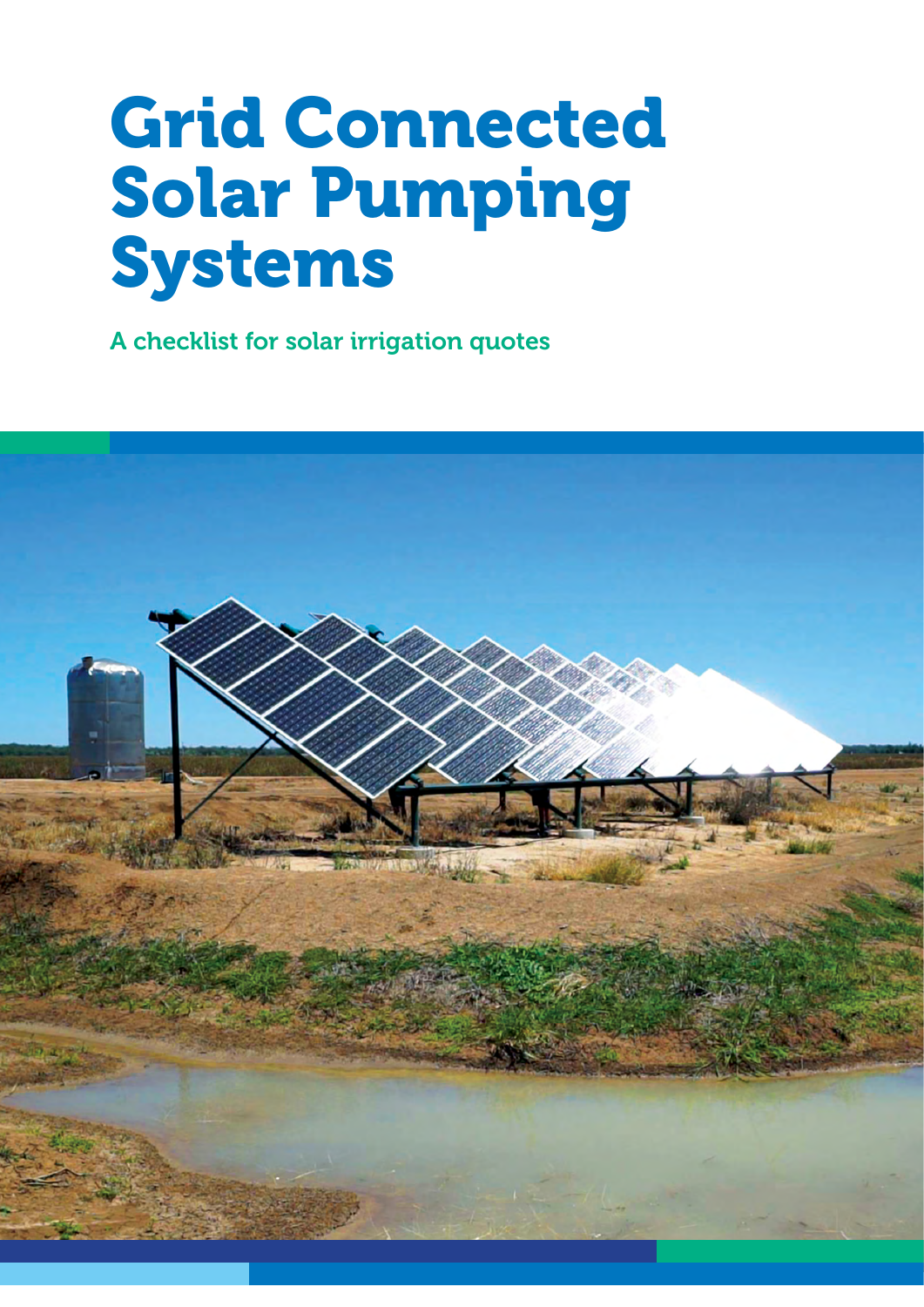# Grid Connected Solar Pumping Systems

A checklist for solar irrigation quotes

This checklist is for anyone interested in installing a grid connected solar pumping system.

The system uses solar energy when the sun is shining and grid-supplied power during other times. Significant energy savings can be achieved with this solution.

Use this Checklist as a reference to ensure you've done the basic ground work, checked warranties, asked the right questions and can compare quotes from solar pumping businesses on a like for like basis.

## BEFORE you seek quotes for a solar pumping system:



Check your existing irrigation system's energy and water efficiency. Can you make savings?

Less water and less energy required

lower costs and better payback on solar =

If your pump is old or not fit for purpose a new pump could be cost effective over time. Optimising the amount of water pumped around your farm can lower demand and energy costs. Ask your local pump/irrigation expert or energy consultant to assess your system against current industry standards. To find out more go to: www.dpi.nsw.gov.au and search "pump efficiency" or download WATERpak for cotton,

grain and legume producers from [cottoninfo.com.au](http://cottoninfo.com.au)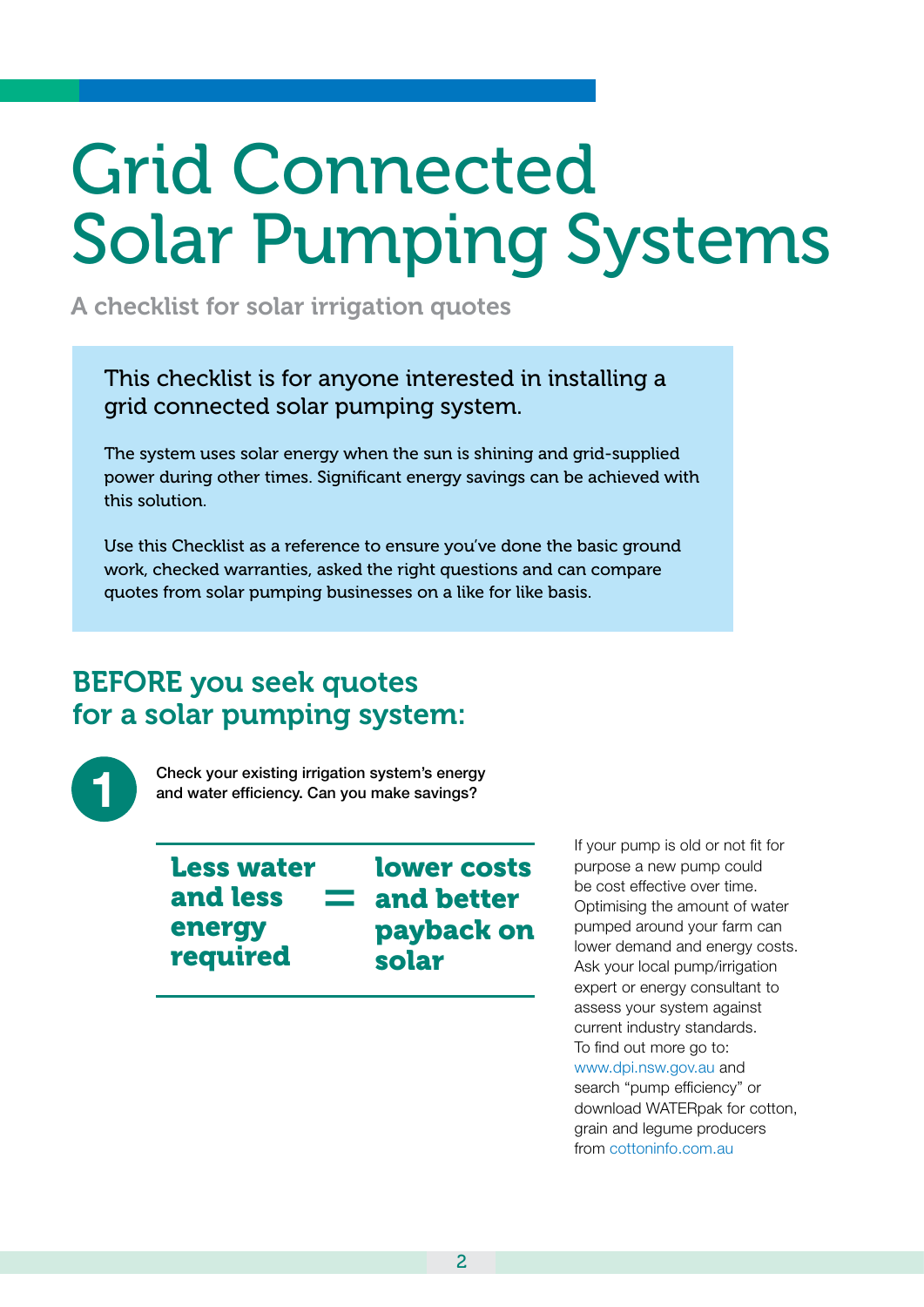

#### Understand your usage – water, energy and costs.

- Review your electricity bills, meter readings, interval data, tariffs and demand charges with an expert to be sure you're getting the best deal. Ask your electricity retailer for 15 minute interval data to understand your power usage. Alternatively, ask your energy consultant or solar provider if they can assist with data logging.
- Measure energy use across your farm to set benchmarks for greater efficiency. Calculate a baseline whether it be total energy cost per season or \$/Ha or \$/ML pumped.
- Consider installing a Variable Speed Drive (VSD) and check your Power Factor Correction (PFC).

A VSD uses electronic controls to vary the frequency and voltage supplied to the motor, which regulates the motor speed and, in turn, adjusts the pump's output. Lowering the speed of a motor by 20% can produce energy savings up to 50%. Make sure the VSD is compatible with your solar system controllers. Not all pumps will benefit from a VSD, so check the costs and benefits before installing. To find out more visit [aginnovators.org.au/initiatives/energy/](http://aginnovators.org.au/initiatives/energy/information-papers/variable-speed-drives-pumps) [information-papers/variable-speed-drives](http://aginnovators.org.au/initiatives/energy/information-papers/variable-speed-drives-pumps)[pumps](http://aginnovators.org.au/initiatives/energy/information-papers/variable-speed-drives-pumps) or go to [aginnovators.org.au](http://aginnovators.org.au) and search "variable speed drives".

- Check if you qualify for the NSW Energy Saving Scheme before you implement changes - [www.ess.nsw.gov.au](http://www.ess.nsw.gov.au)
- Is it feasible to shift your current pumping tasks to daytime?



Remember that peak demand charges will still apply if your pumping requirements are not flexible enough to cope with power fluctuations on cloudy days; unless you install a battery and control systems to manage fluctuations.



It is recommended that growers calculate their own simple pay back and annual electricity savings from quotes provided. Use your own cost analysis to compare with that estimated by the solar irrigation supplier.



**3** Contact your network distributor early.<br>
NSW irrigators can contact Essential Energy Technical Enquiries ph. 132391 option 4. The network distributor carries out preliminary assessments on proposed generation connections, and will advise if upgrades to power lines and/or transformers are required. Upgrade costs are usually the responsibility of the proponent/farm. Grid export limits may apply depending on grid capacity at the connection point. For more info on connections in rural NSW go to: [www.essentialenergy.com.au/content/connecting-to-the-network1](http://www.essentialenergy.com.au/content/connecting-to-the-network1) 



Essential Energy **Technical Enquiries** Phone 132 391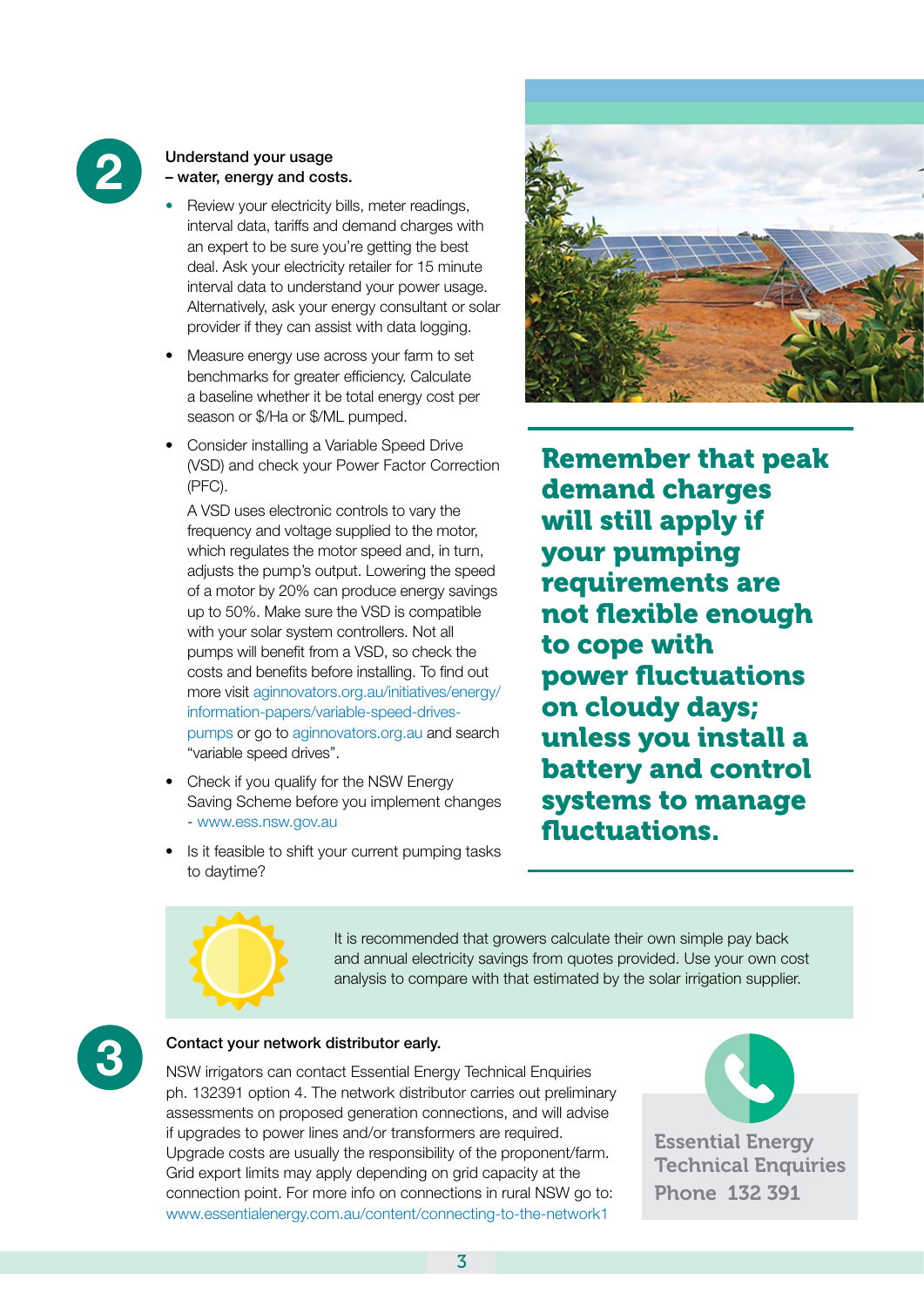

Talk to your retailer about feed-in tariffs if you plan to export solar power into the grid and let them know the size of your proposed system. Feed-in tariffs can vary significantly between retailers and export limits may apply.



6

#### Can your solar energy be used elsewhere on farm when you are not pumping?

Many broadacre irrigators have seasonal pumping requirements. Utilising solar power for trickle pumping into a reservoir over the year may be an option.

A solar PV system will provide a better return on investment if use of its generated power is maximised over the entire year.



## Site considerations:

Do you have a suitable shade free site? A fixed 100kW array may require 1200 – 1500m2 .

## Make sure there is adequate spacing between panels to prevent shading.

Will the footprint for the system cause any impact on vegetation? Have you spoken with Local Land Services and are there any biodiversity conservation values that may be impacted?

Are there any Aboriginal cultural heritage values that may be impacted on your site?

Is council approval required?

## Useful resources

Visit [aginnovators.org.au](http://aginnovators.org.au) for a full suite of solar pumping resources, including guides to solar powered pumping and a technical guide to system selection and design [www.aginnovators.org.au/project/](http://www.aginnovators.org.au/project/solar-powered-pumping-initiative) [solar-powered-pumping-initiative](http://www.aginnovators.org.au/project/solar-powered-pumping-initiative)

Visit [CottonInfo.com.au](http://CottonInfo.com.au) for info on energy efficiency and solar for irrigators

The Solar PV for chicken industry tool is relevant for grid connected irrigators. Download the "Solar PV assessment tool" from [www.agrifutures.com.au](http://www.agrifutures.com.au)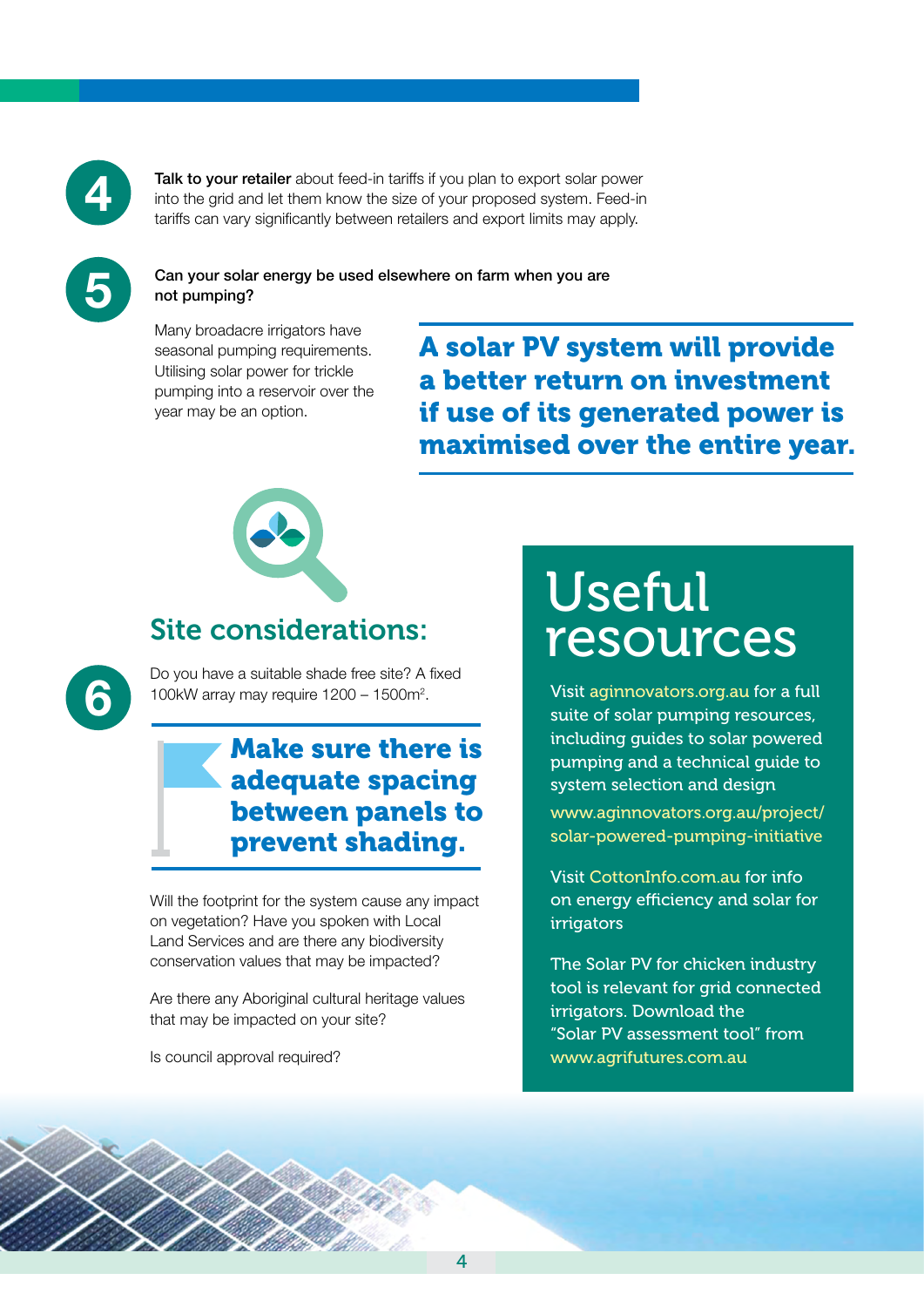# Find your Supplier

Supplier Proposal Checklist

Ask the supplier to provide a detailed report that includes everything required for your system, including utilisation of existing infrastructure. Be sure to get more than one quote to test the market and seek out the best product for your business.

## Water

The amount of water that will be delivered across daily and monthly periods which meets your irrigation requirements.

*How was this calculated and what assumptions were made?*

The amount of water the system will deliver from solar power only and then from other sources.

*This should be an average based on historical data. Understand the supplier's information source and assumptions.*



## Cost

- The model, size and breakdown of costs for the following:
	- o Pump
	- o Motor
	- o Variable speed drive
	- o Maximum Power Point Tracker (MPPT) controller
	- o Smart controllers to optimise output
	- $\bullet$  Solar array size of system (kW), type of panels and mounting system. Ensure panels are Tier 1 rated.
	- o Inverter
	- **O** An option for telemetry and remote monitoring system and ongoing cost.
	- o Wiring/cabling
	- **O** On site control housing and footings
	- o Fencing to exclude stock, wildlife and people
	- o Travel, freight and accommodation
	- o Installation and commissioning
	- Total Costs: ?



Has the supplier provided an estimate of simple payback, IRR, NPV?\*

Does payback include peak demand charge reduction?

Does payback include inverter replacement, operating and maintenance costs and loss of efficiency over time?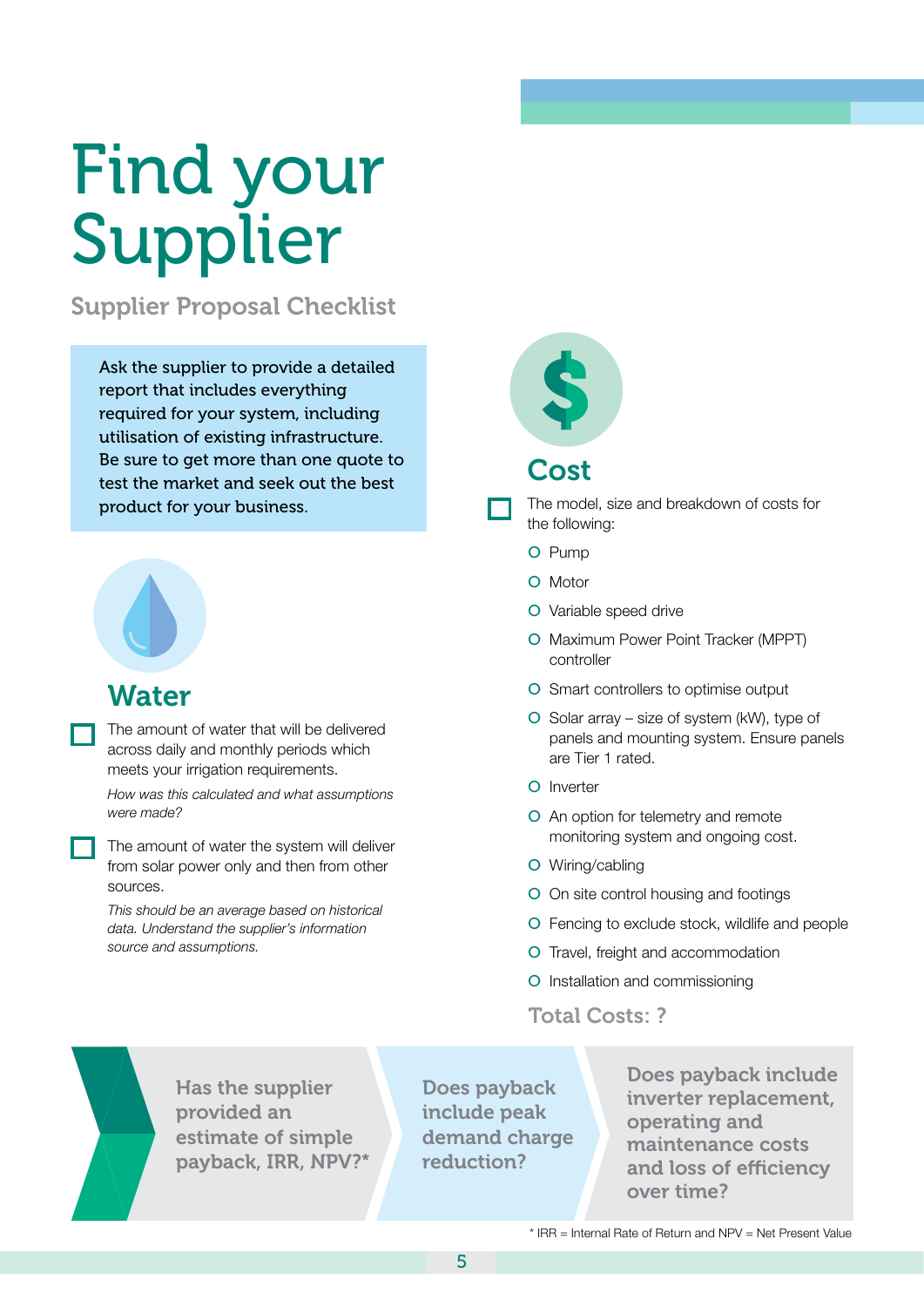

## **Operational**

| Has information been provided for the following<br>operational items:                                                                                                                                                                                                                                                    | Check the supplier/solar installer is a Clean Energy<br>Council (CEC) accredited installer at<br>www.solaraccreditation.com.au.<br><b>The CEC certifies and trains</b><br>installers to ensure your<br>system meets industry best<br>practice standards and all<br>relevant Australian Standards.<br>Make sure that the work is not going to be<br>sub-contracted to a non-accredited installer. For<br>larger or more complex projects above 100kW in<br>NSW, a Level 3 Accredited Service Provider (ASP)<br>is recommended - find an ASP at |
|--------------------------------------------------------------------------------------------------------------------------------------------------------------------------------------------------------------------------------------------------------------------------------------------------------------------------|-----------------------------------------------------------------------------------------------------------------------------------------------------------------------------------------------------------------------------------------------------------------------------------------------------------------------------------------------------------------------------------------------------------------------------------------------------------------------------------------------------------------------------------------------|
| Estimated first year output in kWh (Clean<br>Energy Council method) of the system.<br>This figure will allow you to compare different types<br>of panels and their output.<br>The irradiation figure (Watts/m <sup>2</sup> ) the supplier is<br>basing the calculations on.<br>Max Solar Panel Rating (kW) and estimated |                                                                                                                                                                                                                                                                                                                                                                                                                                                                                                                                               |
| daily kWh during pumping season.<br>Average solar hours per day during pumping<br>times.<br>Estimated annual forward payment for LGCs                                                                                                                                                                                    |                                                                                                                                                                                                                                                                                                                                                                                                                                                                                                                                               |
| (Large-scale Generation Certificates) for<br>systems greater than 100kW, for at least<br>five years.                                                                                                                                                                                                                     | www.resourcesandenergy.nsw.gov.au<br>Does the supplier specialise in solar pumping<br>systems?                                                                                                                                                                                                                                                                                                                                                                                                                                                |
| Upfront solar rebate for Small-scale Technology<br>Certificates (STCs) if solar system is less than<br>100kW.                                                                                                                                                                                                            | What is the expected lifespan and warranty on the<br>solar system, installation and pump equipment?<br>Check inverters have a minimum 10 year warranty.                                                                                                                                                                                                                                                                                                                                                                                       |
| If the solar system or controller fails, is there<br>a bypass mode that can enable pumping to<br>resume using electricity only? Who will fix it and<br>within what time frame? What are your options<br>in times of critical water need?                                                                                 | Will the system be installed according to<br>manufacturer's warranty and specifications?<br>What is the manufacturer guaranteeing vs<br>installer? Who has what responsibility for each<br>warranty case? What is the responsibility of the<br>customer?                                                                                                                                                                                                                                                                                      |
| How much existing infrastructure can be utilised?<br>Maintenance regime and operational checks.<br>How can I maintain highest efficiency in the<br>system over time?                                                                                                                                                     | Do the main project components have a<br>reputable presence in Australia?<br>Does the company have a presence in Australia for                                                                                                                                                                                                                                                                                                                                                                                                                |
| How long will the system take to install and<br>when will it be operational?                                                                                                                                                                                                                                             | support and warranty issues? What is the process<br>of invoking a warranty if the manufacturer is from<br>overseas? Will the supplier own the process?<br>Does the supplier have indemnity insurance?                                                                                                                                                                                                                                                                                                                                         |

## Warranties and Quality Assurance

# relevant Australian Standards.

6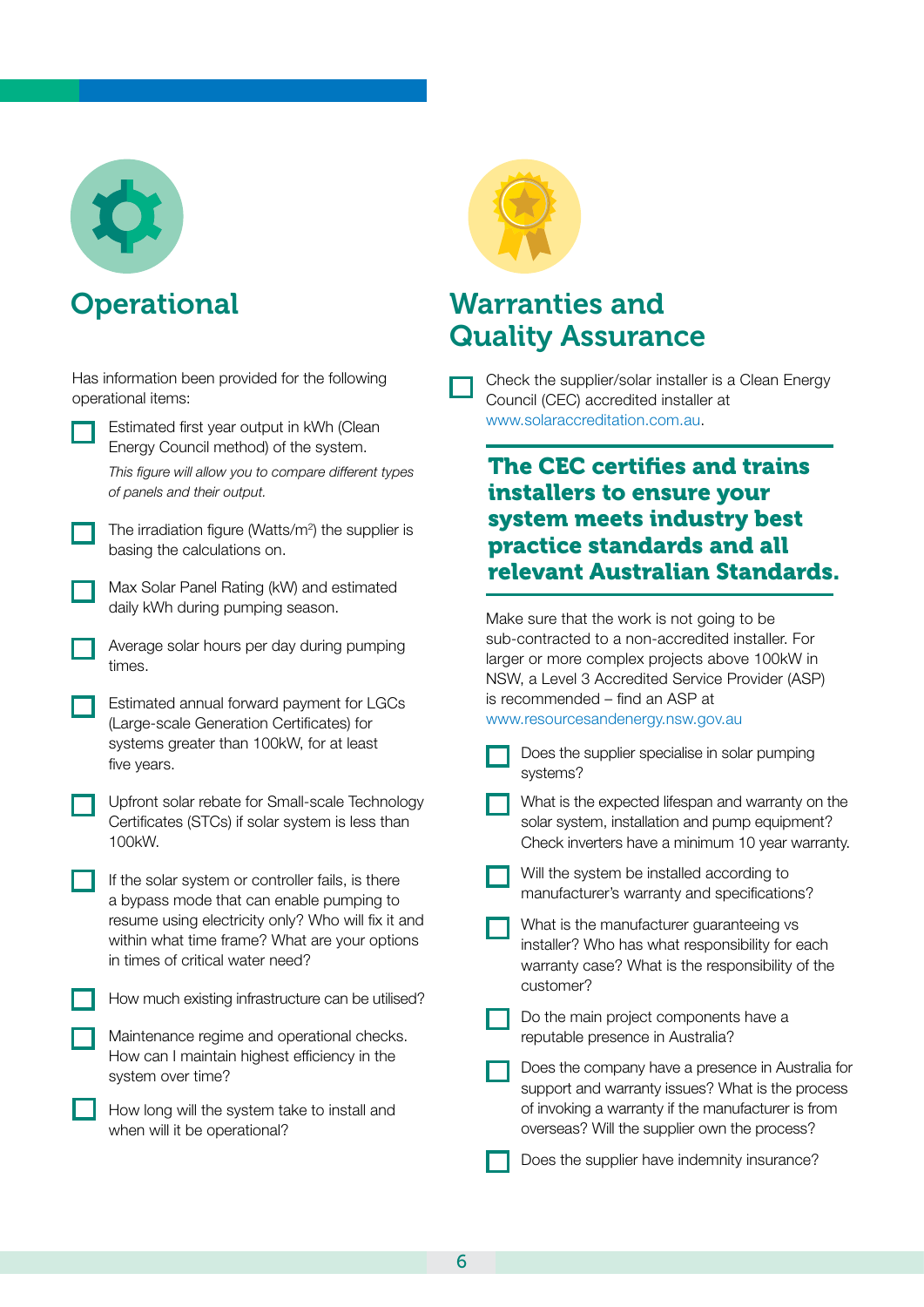

Does the report include:

Technical drawings of the site layout for solar arrays



Other **Information on safety signs, and regulatory safety requirements** 

# Further considerations

when reviewing quotes



2

#### Maintenance, support and monitoring system – What are the ongoing maintenance requirements with ongoing maintenance requirements with regard to warranty and the maintenance of the project? Cost of sensors, metering and monitoring, remote start/stop capabilities?

**Check assumptions** – The output of solar panels will deteriorate over their lifetime. This can impact the projected future savings and running costs of a pumping system.

## Typically solar panel output falls by an average of 0.8% per year.

Check the NASA website to find out the average daily solar radiation (kWh/m<sup>2</sup>/d) for your location. Enter the longitude and latitude for your site at [https://eosweb.larc.nasa.gov/sse/](https://eosweb.larc.nasa.gov/sse/RETScreen) [RETScreen](https://eosweb.larc.nasa.gov/sse/RETScreen).

Check and compare the performance of solar panels here: [www.solarquotes.com.au/panels/](http://www.solarquotes.com.au/panels/comparison/chart/) [comparison/chart/](http://www.solarquotes.com.au/panels/comparison/chart/)

Do your due diligence - How long has the business been around? Do they have a good reputation and a track record? Do you trust them?

Solar pumping systems are significant investments. It is important that your chosen supplier demonstrates experience installing solar for irrigation systems.

Some suppliers can provide expertise in whole of system solar irrigation solutions, providing a single point of contact for any breakdown and maintenance questions.

Can your supplier demonstrate successfully completed projects? A good supplier will welcome the opportunity to take you to see a completed project and allow you to meet previous clients.